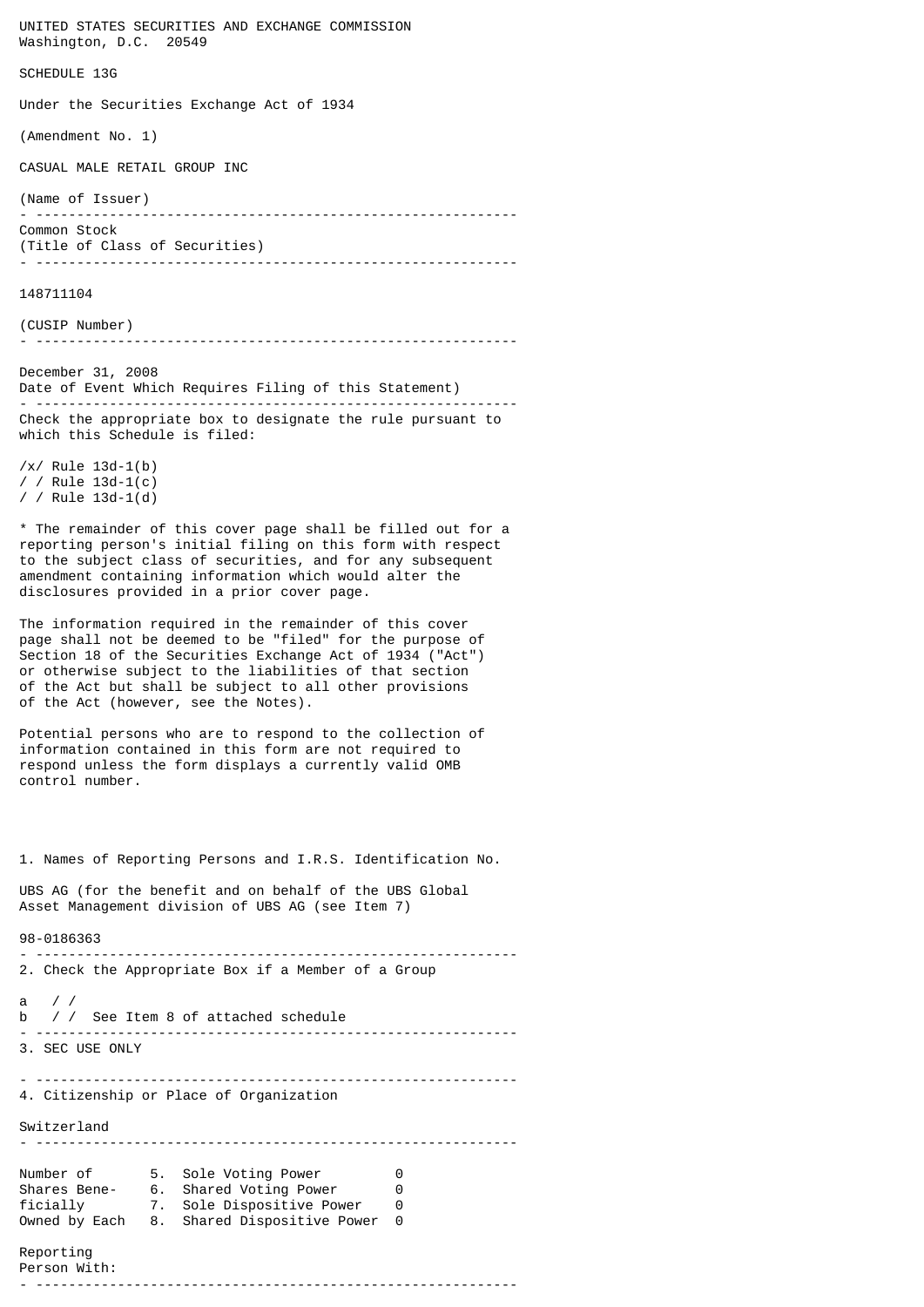9. Aggregate Amount Beneficially Owned by Each Reporting Person: 0 Shares\* - ----------------------------------------------------------- 10. Check if the Aggregate Amount in Row 9 Excludes Certain Shares / / - ----------------------------------------------------------- 11. Percent of Class Represented by Amount in Row 9 0% - ----------------------------------------------------------- 12. Type of Reporting Person BK, HC - ----------------------------------------------------------- The Reporting Person disclaims beneficial ownership of such securities pursuant to Rule 13d-4 under the Securities Exchange Act of 1934. In accordance with SEC Release No. 34-39538 (January 12, 1998), this filing reflects the securities beneficially owned by the UBS Global Asset Management division of UBS AG and its subsidiaries and affiliates on behalf of its clients. This filing does not reflect securities, if any, beneficially owned by any other division of UBS AG. - ----------------------------------------------------------- Cusip 148711104 - ----------------------------------------------------------- Item 1(a). Name of Issuer: CASUAL MALE RETAIL GROUP INC Item 1(b). Address of Issuer's Principal Executive Offices: 555 TURNPIKE STREET CANTON, MA 02021 - ----------------------------------------------------------- Item 2(a) Name of Persons Filing: UBS AG Item 2(b) Address of Principal Business Office or, if none, Residence: UBS AG's principal business office is: Bahnhofstrasse 45 PO Box CH-8021 Zurich, Switzerland Item 2(c) Citizenship: Incorporated by reference to Item 4 of the cover pages. Item 2(d) Title of Class of Securities: Common Stock (the "Common Stock") Item 2(e) CUSIP Number: 148711104 - ----------------------------------------------------------- Item 3. Type of Person Filing: UBS AG is classified as a Bank as defined in section 3(a)(6) of the Act pursuant to no action relief granted by the staff of the Securities and Exchange Commission. - ----------------------------------------------------------- Item  $4$  (a)-(c)(iv). Ownership: Incorporated by reference to Items 5-11 of the cover pages.

- -----------------------------------------------------------

- -----------------------------------------------------------

Cusip 148711104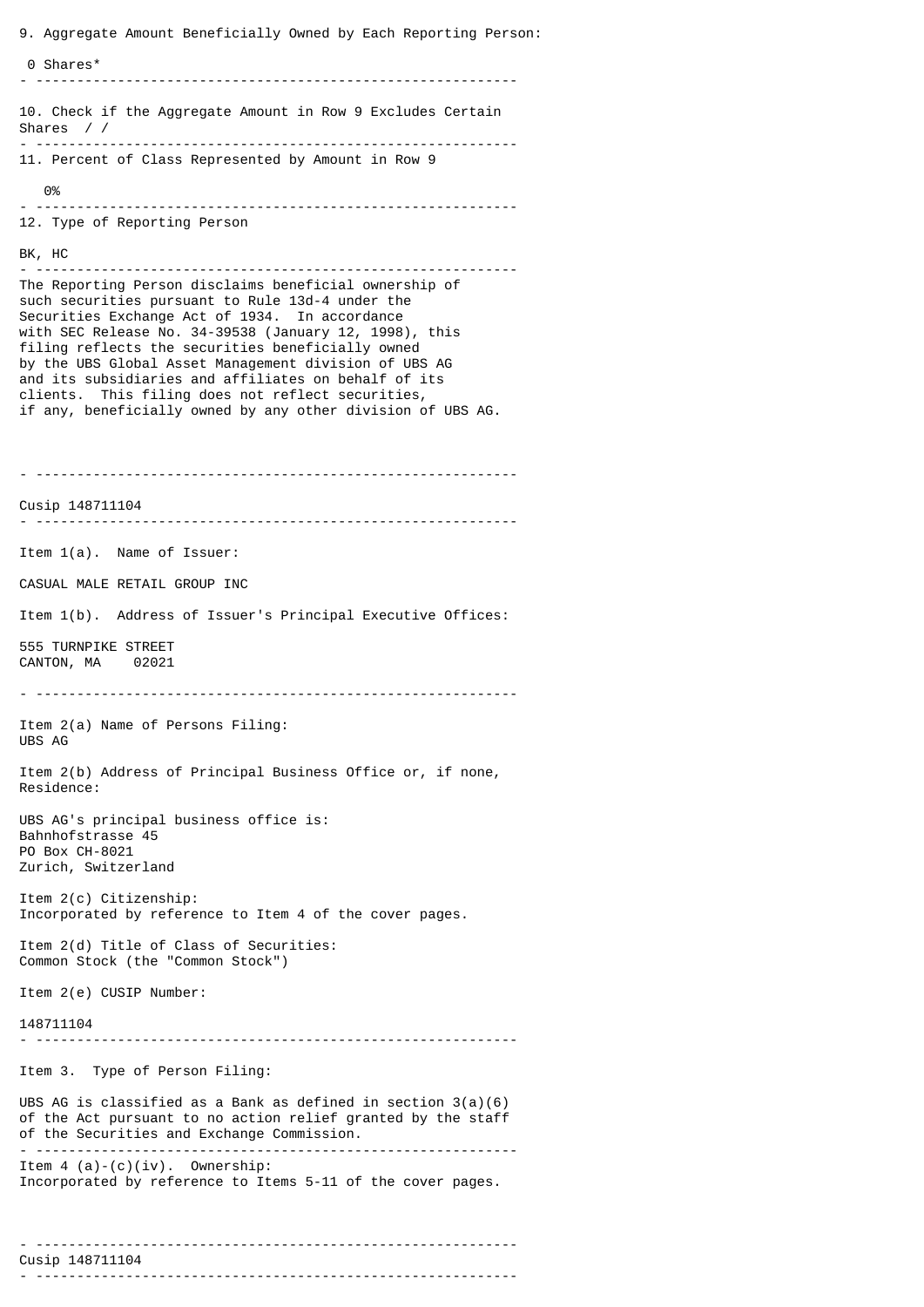Item 5. Ownership of Five Percent or Less of a Class:

If this statement is being filed to report the fact that as of the date hereof the reporting person has ceased to be the beneficial owner of more than five percent of the class of securities, check the following /X/. - -----------------------------------------------------------

Item 6. Ownership of More than Five Percent on Behalf of Another Person:

Accounts managed on a discretionary basis by the UBS Global Asset Management division of UBS AG (UBS Global AM) have the right to receive or the power to direct the receipt of dividends from, or the proceeds from the sale of, the Common Stock. To the best of our knowledge, no account holds more than 5 percent of the outstanding Common Stock. - ----------------------------------------------------------- Item 7. Identification and Classification of the Subsidiary Which Acquired the Security Being Reported on By the Parent

Identification: UBS Global Asset Management (Americas) Inc. Classification: IA

In addition to UBS AG, the following UBS Global AM affiliates and subsidiaries are part of the UBS Global Asset Management division included in this filing: UBS Global Asset Management (Americas) Inc., UBS Global Asset Management Trust Company, UBS Global Asset Management (Canada) Inc., UBS Global Asset Management (Australia) Ltd., UBS Global Asset Management (Hong Kong) Limited, UBS (Trust & Banking) Limited, UBS Global Asset Management (Japan) Ltd., UBS Global Asset Management (Singapore) Ltd., UBS Global Asset Management (Taiwan) Ltd., UBS Global Asset Management (France) SA, UBS Global Asset Management (Deutschland) GmbH, UBS Global Asset Management (Italia) SIM SpA, UBS Espana S.A., UBS Global Asset Management (UK) Ltd. and UBS Global Asset Management Life Limited. - -----------------------------------------------------------

Item 8

Holding Company:

UBS Global AM is composed of wholly-owned subsidiaries and branches of UBS AG. UBS AG is reporting direct and indirect beneficial ownership of holdings. None of the reporting persons affirm the existence of a group within the meaning of Rule  $13d-5(b)(1)$ .

- -----------------------------------------------------------------------

- ----------------------------------------------------------- Cusip 148711104 - -----------------------------------------------------------

Item 9 Notice of Dissolution of Group: Not Applicable - -----------------------------------------------------------

Item 10 Certification:

By signing below I certify that, to the best of my knowledge and belief, the securities referred to above were acquired and are held in the ordinary course of business and were not acquired and are not held for the purpose of or with the effect of changing or influencing the control of the issuer of the securities and were not acquired and are not held in connection with or as a participant in any transaction having that purpose or effect.

SIGNATURE

After reasonable inquiry and to the best of my knowledge and belief, I certify that the information set forth in this statement is true, complete and correct.

Date: February 6, 2009

UBS AG